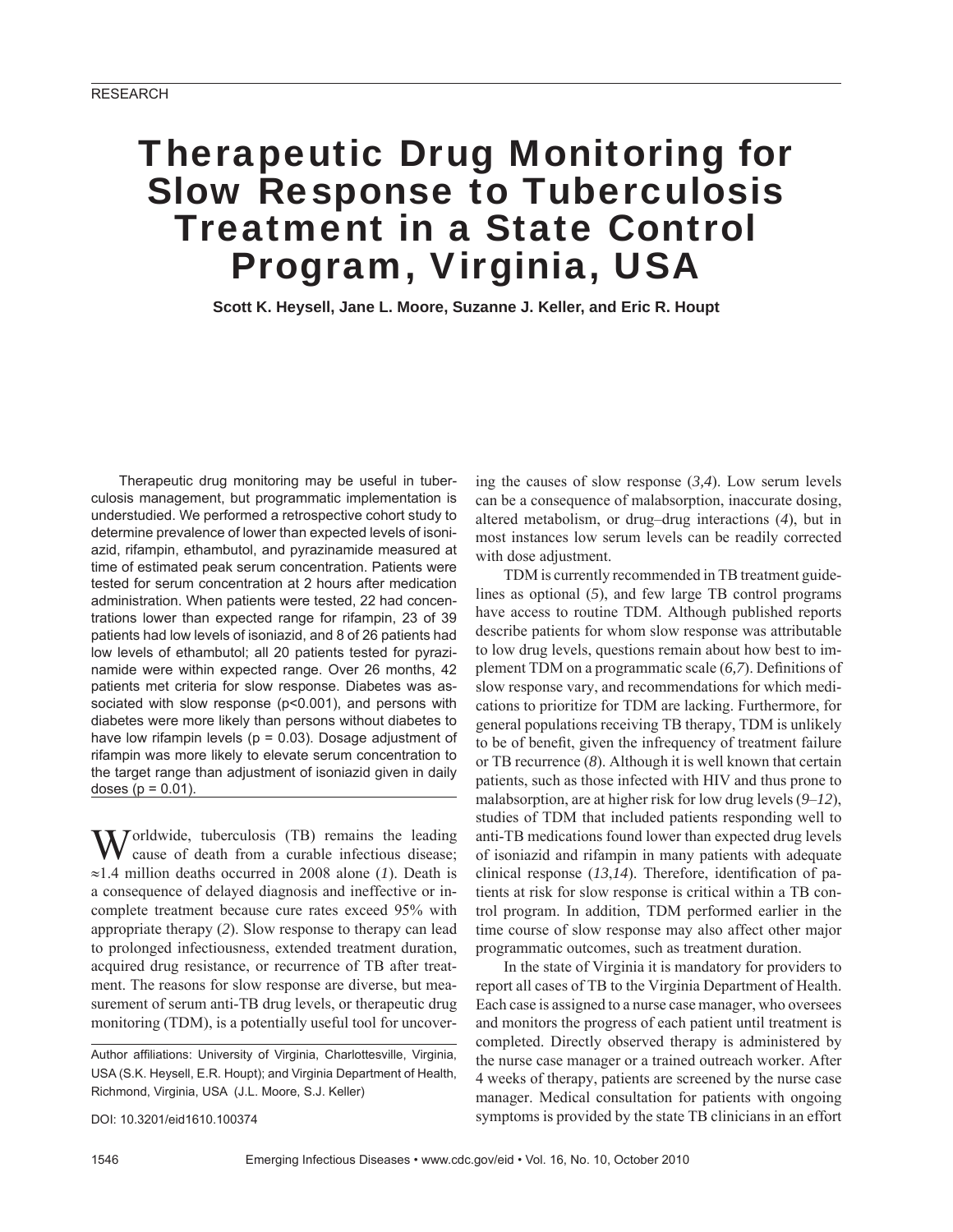to identify slow response earlier and to prevent acquired drug resistance. Clinicians define slow response in a patient as after >30 days from the start of treatment the patient has  $>2$  of the following findings: sputum smear positive for acid-fast bacilli; no improvement in TB-specific symptoms, including fever, cough, weight loss, and/or night sweats; and no improvement in chest radiograph lesions previously identified as consistent with TB. Routine TDM among patients who met criteria for slow response was instituted by March 2007.

We performed a retrospective cohort study among patients slow to respond to pulmonary TB treatment in the state of Virginia to determine the prevalence of lower than expected levels of isoniazid, rifampin, ethambutol, and pyrazinamide measured at the time of estimated peak serum concentration  $(C_{\text{max}})$ . Secondary aims included investigation of risk factors for levels below the expected range, evaluation of the mean change and likelihood of achieving a level within the expected range after dose adjustment, and comparison of outcomes between persons with slow responses with those with low and expected levels. The study was approved by the institutional review boards for human subjects research at the University of Virginia and the Virginia Department of Health.

#### **Methods**

#### **Patients**

Patients were identified for inclusion in the study by using routine TB surveillance data recorded in the Virginia TB Registry. All patients who were >18 years of age, had confirmed *Mycobacterium tuberculosis* cultures, and started TB therapy in the state of Virginia during March 1, 2007–May 1, 2009, were eligible. We included patients who had been treated for pulmonary TB or pulmonary TB and extrapulmonary TB and who began a regimen of isoniazid, rifampin, ethambutol, and pyrazinamide. All *M. tuberculosis* specimens were sent to the state TB laboratory, where drug-susceptibility testing was performed after secondary culture of the isolate by using the automated Bactec MGIT 960 system (Becton Dickinson, Sparks, MD, USA). Patients were excluded if their original isolate was later found to be resistant to  $\geq 1$  first-line medication. Patients were also excluded if they had TDM performed for reasons other than slow response.

Surveillance data were retrieved from the state TB registry and included demographics (age, sex, race/ethnicity, country of origin, and homelessness), TB history (prior episodes of TB, sputum smear and culture status of current TB episode, and chest radiograph abnormalities), coexisting conditions (diabetes, HIV infection, intravenous drug use, and excessive alcohol use), and treatment

outcomes (completion of TB treatment, duration of completed TB treatment, relapse of TB following treatment completion, acquisition of drug resistance in a previously susceptible TB strain, and death from any cause during TB treatment). Information about medication-related adverse events following anti-TB drug dose increase was obtained from personal communication with the state TB medical consultants.

#### **Therapeutic Drug Monitoring**

The standard procedure for TDM was for patients to be given their daily dose of TB medications in the morning while fasting and then observed for 2 hours, during which they were restricted from eating or drinking. At 2 hours after medication administration, venous blood was collected and serum was separated before transport on dry ice to the regional referral laboratory. The drug levels from blood collected 2 hours after medication administration  $(C_{2hr})$  were used as the estimated peak maximum serum concentration  $(C<sub>max</sub>)$  as per standard practice and were determined by using high-performance liquid chromatography (for isoniazid and rifampin) or gas chromatography with mass spectrometry (for ethambutol and pyrazinamide). Expected  $C_{2h}$ ranges were provided and were consistent with published norms  $(5)$ . C<sub>2hr</sub> levels were also recorded for patients with initial low levels in whom follow-up TDM was performed after dose adjustment.

#### **Data Analysis**

Demographic and clinical characteristics were compared with the  $\chi^2$  statistic or, for nonparametric data, the Mann-Whitney U test. For the determination of risk factors for  $C_{2hr}$  levels below the expected range, values were dichotomized into normal if the value was within or above the expected range, or low if the value fell below the expected range. Bivariate and multivariate logistic regression analyses were used to determine risk factors for either a low isoniazid or a low rifampin level. The multivariate model included any variable with p<0.1 in bivariate analysis and relevant demographic characteristics. Paired Student *t* tests were used to report the mean change in  $C_{2hr}$  levels following dose adjustment. Medications dosed  $\geq 5 \times$  per week were considered daily dosed. Biweekly dosing was used for some patients for isoniazid and rifampin, with the isoniazid biweekly dose at  $3\times$  the usual daily dose. The rifampin dose was unchanged regardless of dosing frequency. The log-rank test was used to compare treatment duration and for patients who had not completed therapy at the time of analysis; data were right censored for survival analysis. All tests of significance were 2 sided. Data were analyzed with SPSS version 17.0 software (SPSS Inc., Chicago, IL, USA).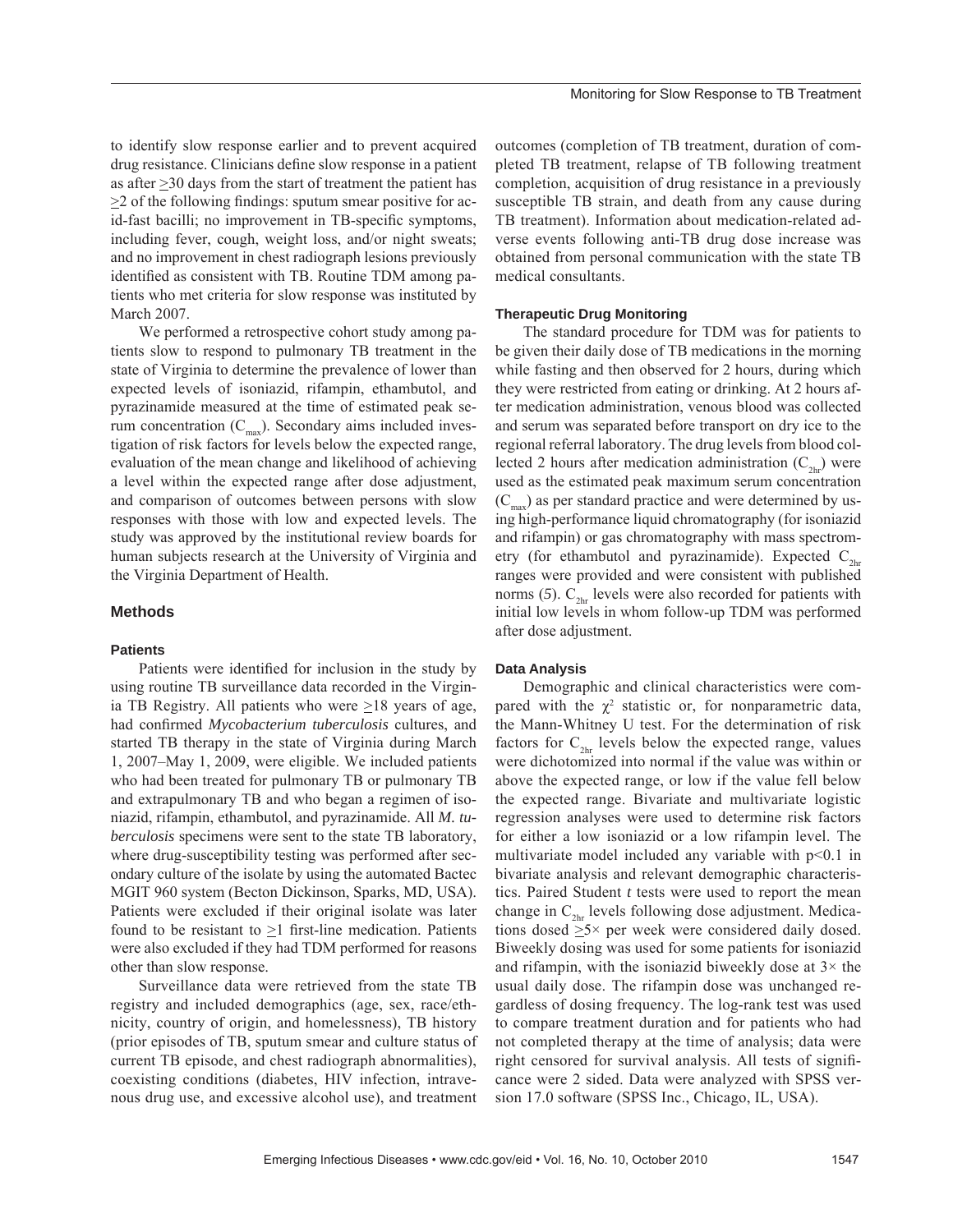## RESEARCH

#### **Results**

During the study, 350 patients were treated with an initial regimen of isoniazid, rifampin, ethambutol, and pyrazinamide for pulmonary TB; of these patients, 45 (13%) met criteria for slow response. Thirty-seven patients were excluded from the study (34 with normal response and 3 with slow response) after drug-susceptibility testing showed resistance to  $\geq 1$  medication of the treatment regimen. An additional 2 patients were excluded because TDM was performed for reasons other than slow response. Thus, 311 patients were included in the study, of whom 42 (14%) met criteria for slow response (Table 1). At the time of TDM among patients meeting criteria for slow response, all had persistent TB-related symptoms. Of the 23 patients with initial smear-positive sputum specimens, 17 (74%) had specimens that remained smear positive.

The mean (SD) age for patients in the study was 46 years (20 years), and 204 (65%) were men (Table 1). The most common ethnicity was Asian (102 [33%]) and 228 (73%) were foreign born. Among all patients, 291 (93%) had no history of TB. Most patients tested had a positive tuberculin skin test (TST) result, although 85 (27%) did not have a TST reading recorded. There were 287 patients with a sputum smear recorded at the time of diagnosis; of these smears, 193 (62%) were positive for acid-fast bacilli. Ninety-five percent (295) of patients had a chest radiograph with findings suggestive of TB, of which 122 (39%) were cavitary. There was no significant difference in the proportion of patients with a positive TST result, a positive sputum smear, or a chest radiograph showing cavitation among the 42 with a slow response and the remaining patients with adequate response. Among patients meeting criteria for slow response, none were HIV infected and none reported using illicit drugs (either intravenous or nonintravenous). The only significant predictor of slow response was diabetes (unadjusted odds ratio  $[OR]$  6.5, 95% confidence interval [CI] 3.2–13.5, p<0.001; adjusted OR [aOR] 6.3, 95% CI  $2.8 - 14.0$ ,  $p < 0.001$ ).

#### **Initial C<sub>2hr</sub> Levels**

All 42 patients who were slow to respond were monitored for rifampin, and 22 (52%) had a  $C_{2hr}$  level below the expected range; 1 (2%) had a high level (Figure 1). For daily or biweekly dosed rifampin, the median  $C_{2hr}$  level was 7.4 μg/mL (interquartile range [IQR] 2.5–11.4 μg/ mL, expected range 8–24 μg/mL) (Table 2). Thirty-nine patients were monitored for isoniazid; 23 (59%) had levels below the expected range. For daily dosed isoniazid, the median C<sub>2hr</sub> was 1.90 μg/mL (IQR 1.1–3.5 μg/mL, expected range 3–6 μg/mL), and for biweekly dosing, 9.8 μg/ mL (IQR 2.8–11.2 μg/mL, expected range 9–18 μg/mL). Among the 39 patients who were tested for isoniazid and rifampin levels, 13 (33%) had levels below the expected

range for both medications. Twenty-six patients were monitored for ethambutol; 8 (31%) had levels below the expected range. The median  $C_{2hr}$  level for ethambutol was 2.5 μg/mL (IQR 1.7–3.2 μg/mL, expected range 2–6 μg/ mL). Twenty patients were monitored for pyrazinamide, all had levels within the expected range; median  $C_{2hr}$  level was 28.1 μg/mL (IQR 26.5–33.2 μg/mL, expected range 20–50 μg/mL).

#### **Risk Factors for Low Isoniazid or Rifampin Levels**

Analyses of risk factors for low levels of isoniazid or low levels of rifampin were performed, but small sample size precluded meaningful analysis of risk factors for low ethambutol levels. Patients with diabetes were at significantly increased risk of having a low rifampin level (OR 5.8, 95% CI 1.4–23.1, p = 0.01; aOR 5.7, 95% CI 1.2–25.7,  $p = 0.03$ ) (Table 3). Patients who received isoniazid biweekly were less likely to have low isoniazid levels than those who received isoniazid daily, but this association was not statistically significant in multivariate analysis (OR 0.21, 95% CI 0.05–0.91, p = 0.04; aOR 0.47, 95% CI 0.09–2.5,  $p = 0.37$ ) (Table 3).

#### Follow-up C<sub>2hr</sub> Levels after Dose Adjustment

Eighteen patients with rifampin levels below the expected range had follow-up TDM after dose adjustment. Levels for all patients increased from the initial to the follow-up level with a mean (SD) change of 11.0 μg/mL (9.7  $\mu$ g/mL; p<0.001); 16 (89%) had levels in the expected range after the first dose adjustment (Figure 2). Fourteen patients had follow-up TDM for daily-dosed isoniazid levels below the expected range; monitoring detected increased levels in 12 patients, with a mean (SD) change of 3.4 μg/ mL (2.9  $\mu$ g/mL; p = 0.001); 4 (29%) patients had levels in the expected range. Four patients had follow-up TDM for biweekly-dosed isoniazid levels below the expected range, and all had increased levels with a mean (SD) change of 11.8 μg/mL (6.1 μg/mL; p = 0.03); 3 (75%) patients had levels in the expected range.

Rifampin levels below the expected range were significantly more likely to be corrected to within the expected range following the first dose adjustment than were dailydosed isoniazid levels below the expected range ( $p = 0.01$ ). There was no significant difference in the likelihood of correction to the expected range between daily and biweekly dosed isoniazid. No follow-up levels of ethambutol or pyrazinamide were reported. There were no reported medication-related adverse events following dose increase.

#### **Treatment Outcomes**

Complete outcomes were available for 32 (76%) patients; 10 patients continued receiving treatment. Twentyseven patients successfully completed treatment, 3 patients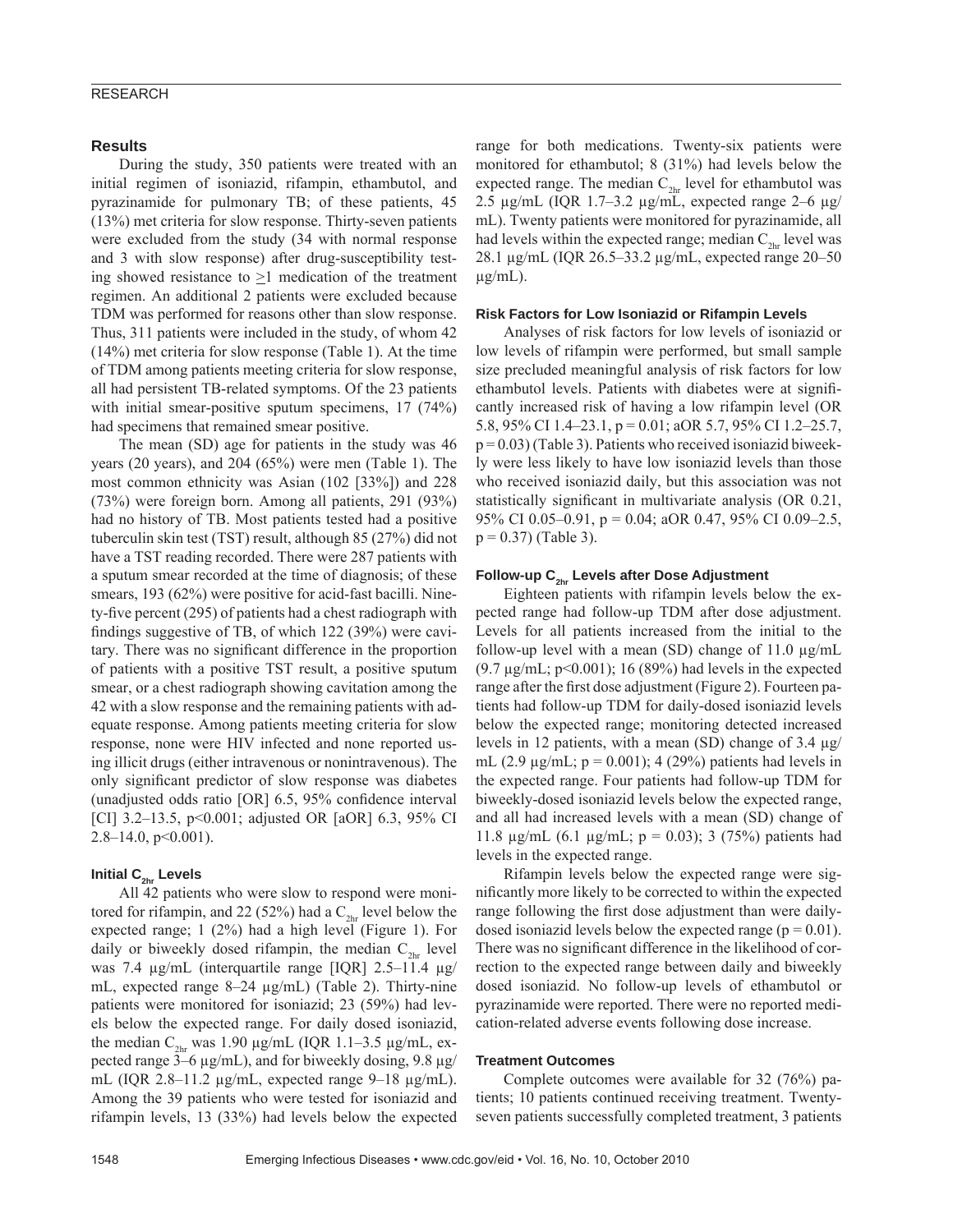# Monitoring for Slow Response to TB Treatment

|                                                                                                                                                   | All patients, $N = 311$ , | Slow response,        | Normal response,       | Bivariate OR (95% CI);          |
|---------------------------------------------------------------------------------------------------------------------------------------------------|---------------------------|-----------------------|------------------------|---------------------------------|
| Characteristic                                                                                                                                    | no. (%)                   | $n = 42$ , no. $(\%)$ | $n = 269$ , no. $(\%)$ | p value                         |
| Age, y                                                                                                                                            |                           |                       |                        |                                 |
| $18 - 39$                                                                                                                                         | 151 (49)                  | 16 (38)               | 135 (50)               | Referent                        |
| $40 - 64$                                                                                                                                         | 90(29)                    | 13(31)                | 77 (29)                | 1.4 (0.65-3.10); $p = 0.38$     |
| $\geq 65$                                                                                                                                         | 70 (22)                   | 13(31)                | 57(21)                 | $1.9(0.87-4.30)$ ; $p = 0.11$   |
| Sex                                                                                                                                               |                           |                       |                        |                                 |
| M                                                                                                                                                 | 204(65)                   | 29 (69)               | 175 (65)               | Referent                        |
| F                                                                                                                                                 | 107 (35)                  | 13(31)                | 94 (35)                | $0.84$ (0.42-1.70); $p = 0.61$  |
| Race/ethnicity                                                                                                                                    |                           |                       |                        |                                 |
| Asian                                                                                                                                             | 102 (33)                  | 19 (45)               | 83 (31)                | Referent                        |
| Hispanic                                                                                                                                          | 82 (26)                   | 11(26)                | 71 (26)                | $0.67$ (0.30-1.50); $p = 0.34$  |
| <b>Black</b>                                                                                                                                      | 86 (28)                   | 8(19)                 | 78 (29)                | $0.45$ (0.19-1.10); $p = 0.07$  |
| White                                                                                                                                             | 41 (13)                   | 4(10)                 | 37(14)                 | $0.47$ (0.15-1.50); $p = 0.20$  |
| Native American                                                                                                                                   | 0                         | 0                     | 0                      |                                 |
| Foreign born                                                                                                                                      |                           |                       |                        |                                 |
| No                                                                                                                                                | 83 (27)                   | 9(21)                 | 74 (28)                | Referent                        |
| Yes                                                                                                                                               | 228 (73)                  | 33 (79)               | 195 (72)               | 1.4 (0.64-3.00); $p = 0.41$     |
| Homeless                                                                                                                                          |                           |                       |                        |                                 |
| No                                                                                                                                                | 301 (97)                  | 41 (98)               | 260 (97)               | Referent                        |
| Yes                                                                                                                                               | 10(3)                     | 1(2)                  | 9(3)                   | $0.71$ (0.09-5.70); $p = 0.74$  |
| Illicit drug use                                                                                                                                  |                           |                       |                        |                                 |
| No                                                                                                                                                | 298 (96)                  | 42 (100)              | 256 (95)               | Referent                        |
| Non-injection use                                                                                                                                 | 7(2)                      | 0                     | 7(3)                   | p>0.99                          |
| Injection use                                                                                                                                     | 6(2)                      | 0                     | 6(2)                   | p>0.99                          |
| Alcohol abuse                                                                                                                                     |                           |                       |                        |                                 |
| No                                                                                                                                                | 276 (89)                  | 38 (91)               | 238 (89)               | Referent                        |
| Yes                                                                                                                                               | 35(11)                    | 4(9)                  | 31(11)                 | $0.81$ (0.27-2.40); $p = 0.70$  |
| HIV status                                                                                                                                        |                           |                       |                        |                                 |
| Negative                                                                                                                                          | 266 (86)                  | 37 (88)               | 229 (85)               | Referent                        |
| Positive                                                                                                                                          | 11(3)                     | 0                     | 11(4)                  | p>0.99                          |
| Unknown                                                                                                                                           | 34 (11)                   | 5(12)                 | 29 (11)                | 1.1 $(0.39-2.90)$ ; $p = 0.90$  |
| <b>Diabetes</b>                                                                                                                                   |                           |                       |                        |                                 |
| <b>No</b>                                                                                                                                         | 270 (87)                  | 25(60)                | 245 (91)               | Referent                        |
| Yes                                                                                                                                               | 41 (13)                   | 17 (40)               | 24(9)                  | 6.9 (3.3-14.6); p<0.001†        |
| Prior TB history                                                                                                                                  |                           |                       |                        |                                 |
| No                                                                                                                                                | 291 (93)                  | 38 (91)               | 253 (94)               | Referent                        |
| Yes                                                                                                                                               | 18(6)                     | 3(7)                  | 15(5)                  | 1.3 (0.37-4.80); $p = 0.66$     |
| Unknown                                                                                                                                           | 2(1)                      | 1(2)                  | 1(1)                   | 6.6 (0.41–108.70); $p = 0.18$   |
| Tuberculin skin test result                                                                                                                       |                           |                       |                        |                                 |
| Negative                                                                                                                                          | 47 (15)                   | 5(12)                 | 42 (16)                | Referent                        |
| Positive                                                                                                                                          | 179 (58)                  | 23 (55)               | 156 (58)               | 1.2 (0.44-3.50); $p = 0.68$     |
| Unavailable                                                                                                                                       | 85 (27)                   | 14 (33)               | 71 (26)                | 1.7 $(0.56-4.90)$ ; p = 0.36    |
| Sputum smear                                                                                                                                      |                           |                       |                        |                                 |
| Negative                                                                                                                                          | 94 (30)                   | 9(21)                 | 85 (31)                | Referent                        |
| Positive                                                                                                                                          | 193 (62)                  | 30(72)                | 163 (61)               | 1.7 $(0.79 - 3.80)$ ; p = 0.17  |
| Not done                                                                                                                                          | 24(8)                     | 3(7)                  | 21(8)                  | $1.3(0.34 - 5.40)$ ; $p = 0.67$ |
| Chest radiograph                                                                                                                                  |                           |                       |                        |                                 |
| No TB findings                                                                                                                                    | 16(5)                     | 2(5)                  | 14(5)                  | Referent                        |
| Noncavitary                                                                                                                                       | 173 (56)                  | 19 (45)               | 154 (57)               | $0.86$ (0.18-4.10); $p = 0.85$  |
| Cavitary                                                                                                                                          | 122 (39)                  | 21(50)                | 101 (38)               | 1.5 $(0.31 - 6.80)$ ; p = 0.64  |
| Disease site                                                                                                                                      |                           |                       |                        |                                 |
| Pulmonary                                                                                                                                         | 212 (68)                  | 32 (76)               | 180 (67)               | Referent                        |
| Pulmonary/extrapulmonary                                                                                                                          | 99 (32)                   | 10(24)                | 89 (33)                | $0.63$ (0.30-1.30); $p = 0.23$  |
| *Tuberculin skin test values recorded in sunseillance database as positive based on quidelines from the American Theracis Society and Centers for |                           |                       |                        |                                 |

Table 1. Baseline characteristics of adults treated for drug-susceptible pulmonary TB in a state control program, Virginia, USA, March 1, 2007–May 1, 2009\*

\*Tuberculin skin test values recorded in surveillance database as positive based on guidelines from the American Thoracic Society and Centers for Disease Control and Prevention (*15*). TB, tuberculosis; OR, odds ratio; CI, confidence interval.

†Adjusted odds ratio 6.3 (95% CI 2.8–14.0); p<0.001.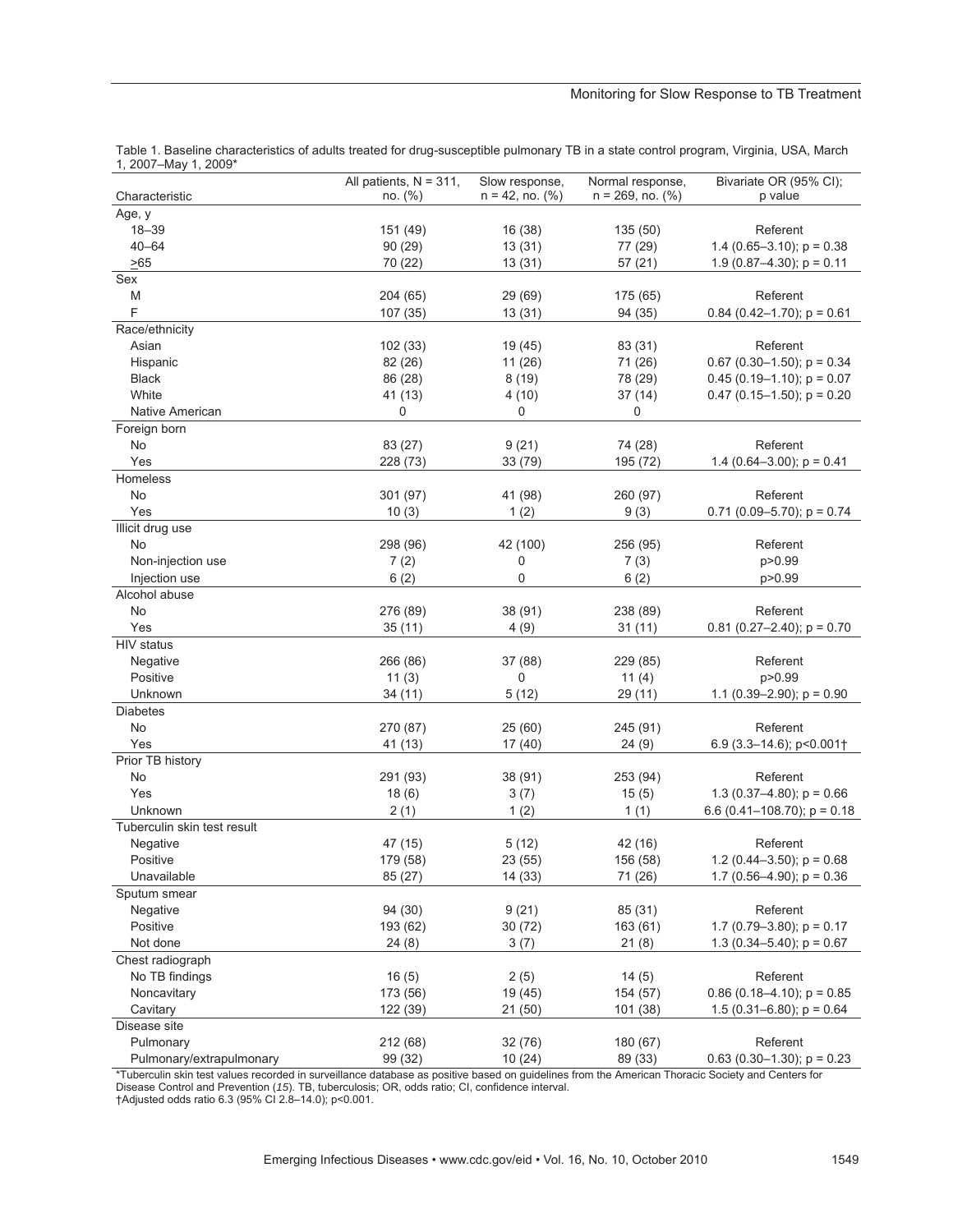#### **RESEARCH**



Figure 1. Results of serum concentration 2 hours after medication administration levels  $(C_{2hr})$  of first-line antituberculosis medications among patients with a slow response to tuberculosis therapy. Frequencies are reported for low, within target, and high  $C_{2hr}$  levels corresponding to levels below, within, or above the expected range for each medication.

died, and 2 patients moved out of the state where followup was incomplete. Median time to completion of therapy among all 27 patients was 45 weeks (IQR 40–51 weeks). Among the 14 patients with initial rifampin levels below the expected range who completed treatment, the median duration was 40 weeks (IQR 38–48 weeks) compared with a median duration of 47 weeks (IQR 44–55 weeks) for the 13 patients with initial rifampin levels within the expected range (log-rank  $p = 0.17$ ).

There were no reports of relapse of infection over a median of 14.5 months (IQR 7–25 months) from the conclusion of treatment. No patient had documented acquisition of medication resistance in follow-up TB cultures while on treatment. All 3 deaths occurred shortly after TDM was performed: 1 patient had isoniazid, rifampin, ethambutol, and pyrazinamide levels within expected ranges, 1 patient had isoniazid, rifampin, and ethambutol levels within expected ranges, and 1 patient had isoniazid, rifampin, and ethambutol levels below the expected ranges.

#### **Discussion**

The major finding of this study is that among patients being treated for pulmonary TB in Virginia, most patients that met criteria for slow response to therapy were found to have  $C_{2hr}$  levels of rifampin and isoniazid below the expected range; many patients also had low levels of ethambutol. Given the high frequency of patients who were slow to respond to both key first-line medications, isoniazid and rifampin, and the well-tolerated subsequent increase in levels documented after dose adjustment, TDM appears to be a useful strategy for identifying a remediable cause of slow response at a programmatic level. Furthermore, the median duration of therapy for patients with rifampin levels below the expected range was nearly 2 months shorter than that for patients with normal rifampin levels. Although it is not specifically known if identification and correction of lower than expected levels brought about a rapid improvement in TB clinical signs and symptoms, the comparatively shorter course represents a substantial cost savings when considering personnel involved in monitoring and medication administration, as well as diagnostic tests averted in the workup of otherwise unexplained slow response.

We found that  $\approx 90\%$  of patients with lower than expected rifampin levels who were subsequently tested after the first dose adjustment achieved target levels. Dose-titration studies of rifampin confirm a continuously increasing response of early bactericidal activity by measurement of sputum colony counts with corresponding increase in rifampin dose (*16,17*). Rifampin has been tolerated at doses as high as 1,200 mg in small studies, and larger trials are ongoing to study high-dose rifampin in an effort to shorten therapeutic duration (*18*,*19).* Given increasing evidence that rifampin may be underdosed for many patients regardless of TB outcome (20), the findings of this study suggest that rifampin is a prime medication to prioritize for early TDM for patients for whom TB therapy is failing.

Diabetes was significantly associated with slow response in our study population, and, among persons with a slow response with diabetes,  $C_{2hr}$  levels of rifampin were significantly more likely to be below the expected range. Patients with diabetes are at greater risk for incident TB (*21,22*) and are more likely to have poor TB treatment outcomes (*23,24*), which may partially be explained by inadequate pharmacotherapy. A growing body of evidence has

| Table 2. Comparison of median serum concentration at 2 hours after medication administration as estimate of peak serum<br>concentration levels and expected range, therapeutic drug monitoring, Virginia, USA, March 1, 2007–May 1, 2009* |                   |                                                                                   |  |  |  |
|-------------------------------------------------------------------------------------------------------------------------------------------------------------------------------------------------------------------------------------------|-------------------|-----------------------------------------------------------------------------------|--|--|--|
| Medication                                                                                                                                                                                                                                |                   | Median serum concentration, µg/mL (IQR) Expected serum concentration range, µg/mL |  |  |  |
| Isoniazid                                                                                                                                                                                                                                 |                   |                                                                                   |  |  |  |
| Daily                                                                                                                                                                                                                                     | $1.9(1.1 - 3.5)$  | $3 - 6$                                                                           |  |  |  |
| Biweekly                                                                                                                                                                                                                                  | $9.8(2.8 - 11.2)$ | $9 - 18$                                                                          |  |  |  |
| Rifampin daily and/or biweekly                                                                                                                                                                                                            | $7.4(2.5 - 11.4)$ | $8 - 24$                                                                          |  |  |  |
| Ethambutol <sup>+</sup>                                                                                                                                                                                                                   | $2.5(1.7-3.2)$    | $2 - 6$                                                                           |  |  |  |
| Pyrazinamide <sup>+</sup>                                                                                                                                                                                                                 | 28.1 (26.5-33.2)  | $20 - 50$                                                                         |  |  |  |

\*IQR, interquartile range.

†All patients with therapeutic drug monitoring levels obtained for ethambutol and pyrazinamide were taking weight-based daily doses of these medications.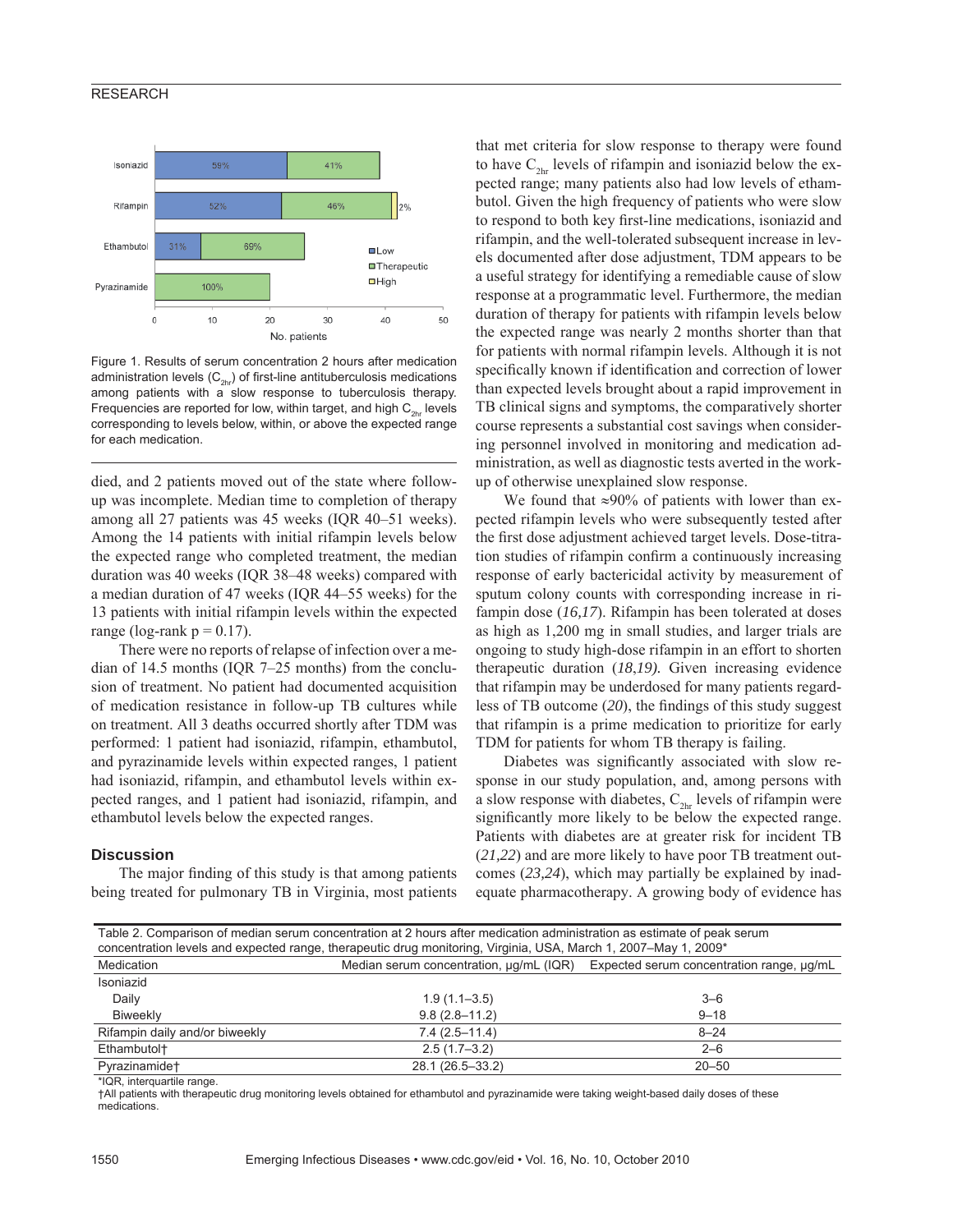#### Monitoring for Slow Response to TB Treatment

|                                                   | Normal INH, | Low INH. | $100 \text{ m}$ pologilo mail clon recponses, along pound ang momenting, virginia, cont, march 1, 2001. May 1, 2000                                   | Normal RIF, | Low RIF. |                                         |
|---------------------------------------------------|-------------|----------|-------------------------------------------------------------------------------------------------------------------------------------------------------|-------------|----------|-----------------------------------------|
|                                                   | $n = 16$ .  | $n = 23$ | Bivariate risk ratio (95% CI);                                                                                                                        | $n = 20.$   | $n = 22$ | Bivariate risk ratio (95% CI);          |
| Characteristic                                    | no. (%)     | no. (%)  | p value                                                                                                                                               | no. (%)     | no. (%)  | p value                                 |
| Age, y                                            |             |          |                                                                                                                                                       |             |          |                                         |
| $18 - 39$                                         | 4(25)       | 8(35)    | Referent                                                                                                                                              | 5(25)       | 10(46)   | Referent                                |
| $40 - 64$                                         | 7(44)       | 8(35)    | $0.57$ (0.12-2.80); $p = 0.49$                                                                                                                        | 8(40)       | 7(32)    | $0.44$ (0.10-1.90); $p = 0.27$          |
| $\geq 65$                                         | 5(31)       | 7(30)    | $0.70(0.13 - 3.70)$ ; $p = 0.67$                                                                                                                      | 7(35)       | 5(22)    | $0.36(0.07-1.70)$ ; p = 0.20            |
| Sex                                               |             |          |                                                                                                                                                       |             |          |                                         |
| M                                                 | 11 (69)     | 15(65)   | Referent                                                                                                                                              | 13(65)      | 15(68)   | Referent                                |
| F                                                 | 5(31)       | 8(35)    | 1.2 $(0.30-4.60)$ ; p = 0.82                                                                                                                          | 7(35)       | 7(32)    | $0.87$ (0.24-3.10); $p = 0.81$          |
| Race/Ethnicity                                    |             |          |                                                                                                                                                       |             |          |                                         |
| White                                             | 1(6)        | 3(13)    | $1.9(0.16 - 22.30)$ ; $p = 0.61$                                                                                                                      | 3(15)       | 1(5)     | $0.37$ (0.3–4.2); $p = 0.42$            |
| Asian                                             | 7(44)       | 11(48)   | Referent                                                                                                                                              | 10(50)      | 9(41)    | Referent                                |
| Hispanic/Latino                                   | 6(38)       | 4(17)    | $0.42$ (0.09–2.10); $p = 0.43$                                                                                                                        | 3(15)       | 8(36)    | $3.0(0.60-14.70)$ ; $p = 0.18$          |
| <b>Black</b>                                      | 2(12)       | 5(22)    | $1.6(0.24 - 10.60)$ ; $p = 0.63$                                                                                                                      | 4(20)       | 4(18)    | 1.1 $(0.21 - 5.80)$ ; p = 0.90          |
| Foreign-born                                      |             |          |                                                                                                                                                       |             |          |                                         |
| <b>No</b>                                         | 3(19)       | 6(26)    | Referent                                                                                                                                              | 6(30)       | 3(14)    | Referent                                |
| Yes                                               | 13 (81)     | 17(74)   | $0.65(0.14-3.10); p = 0.59$                                                                                                                           | 14 (70)     | 19 (86)  | 2.7 $(0.58 - 12.80)$ ; p = 0.21         |
| <b>Diabetes</b>                                   |             |          |                                                                                                                                                       |             |          |                                         |
| <b>No</b>                                         | 10(63)      | 13(57)   | Referent                                                                                                                                              | 16(80)      | 9(41)    | Referent                                |
| Yes                                               | 6(37)       | 10(43)   | $1.3(0.35-4.70)$ ; $p = 0.71$                                                                                                                         | 4(20)       | 13 (59)  | 5.8 (1.4–23.1); $p = 0.01$ <sup>+</sup> |
| Alcohol abuse                                     |             |          |                                                                                                                                                       |             |          |                                         |
| <b>No</b>                                         | 15 (94)     | 22 (96)  | Referent                                                                                                                                              | 18 (90)     | 20(91)   | Referent                                |
| Yes                                               | 1(6)        | 1(4)     | $0.69(0.40-11.70)$ ; $p = 0.79$                                                                                                                       | 2(10)       | 2(9)     | $0.90(0.12 - 7.10)$ ; $p = 0.92$        |
| Dose interval                                     |             |          |                                                                                                                                                       |             |          |                                         |
| Daily                                             | 8(50)       | 19 (83)  | Referent                                                                                                                                              | 11(65)      | 16(73)   | Referent                                |
| Biweekly                                          | 8(50)       | 4(17)    | $0.21(0.05-0.90)$ ; $p = 0.04\pm$                                                                                                                     | 6(35)       | 6(27)    | $0.88(0.23 - 3.30)$ ; $p = 0.85$        |
| +Adjusted odds ratio 5.7 (1.2-25.7); $p = 0.03$ . |             |          | *INH, isoniazid; RIF, rifampin; CI, confidence interval. Low is defined as below expected range; normal is defined as within or above expected range. |             |          |                                         |

Table 3. Risk factors for INH or RIF serum concentration levels below the expected range 2 hours after medication administration among persons with slow responses, therapeutic drug monitoring, Virginia, USA, March 1, 2007–May 1, 2009\*

‡Adjusted odds ratio 0.47 (0.09–2.50); p = 0.37.

demonstrated reduced rifampin exposure in patients with TB and diabetes, which may be in part related to impaired absorption (*25,26*). Although rifampin absorption may not be blunted by delayed gastric emptying (*27*), hyperglycemia can decrease gastric hydrochloric acid secretion, which results in a higher gastric pH and reduced rifampin absorption (*25*). Markers of glycemic control were not available for analysis in this study, but it may be of further use to risk stratify patients with diabetes based on disease severity. It is suspected, though not tested, that drug–drug interactions were also playing a role in the observed lower levels of rifampin in patients with diabetes from our study population. Given preexisting knowledge of the association between diabetes and poor treatment outcome, there may have been a bias on behalf of the TB control staff to characterize a patient with diabetes as a person with a slow response based



Figure 2. Results in patients with initial serum concentrations 2 h after medication below the expected range with follow-up levels after dose adjustment for rifampin daily or biweekly (A), isoniazid daily (B), and isoniazid biweekly (C). The median initial and follow-up doses of rifampin daily or biweekly were 600 mg and 900 mg, respectively; for isoniazid daily, 300 mg and 450 mg, respectively; and for isoniazid biweekly, 900 mg and 1,200 mg, respectively. Brackets represent expected ranges for each dose of medication.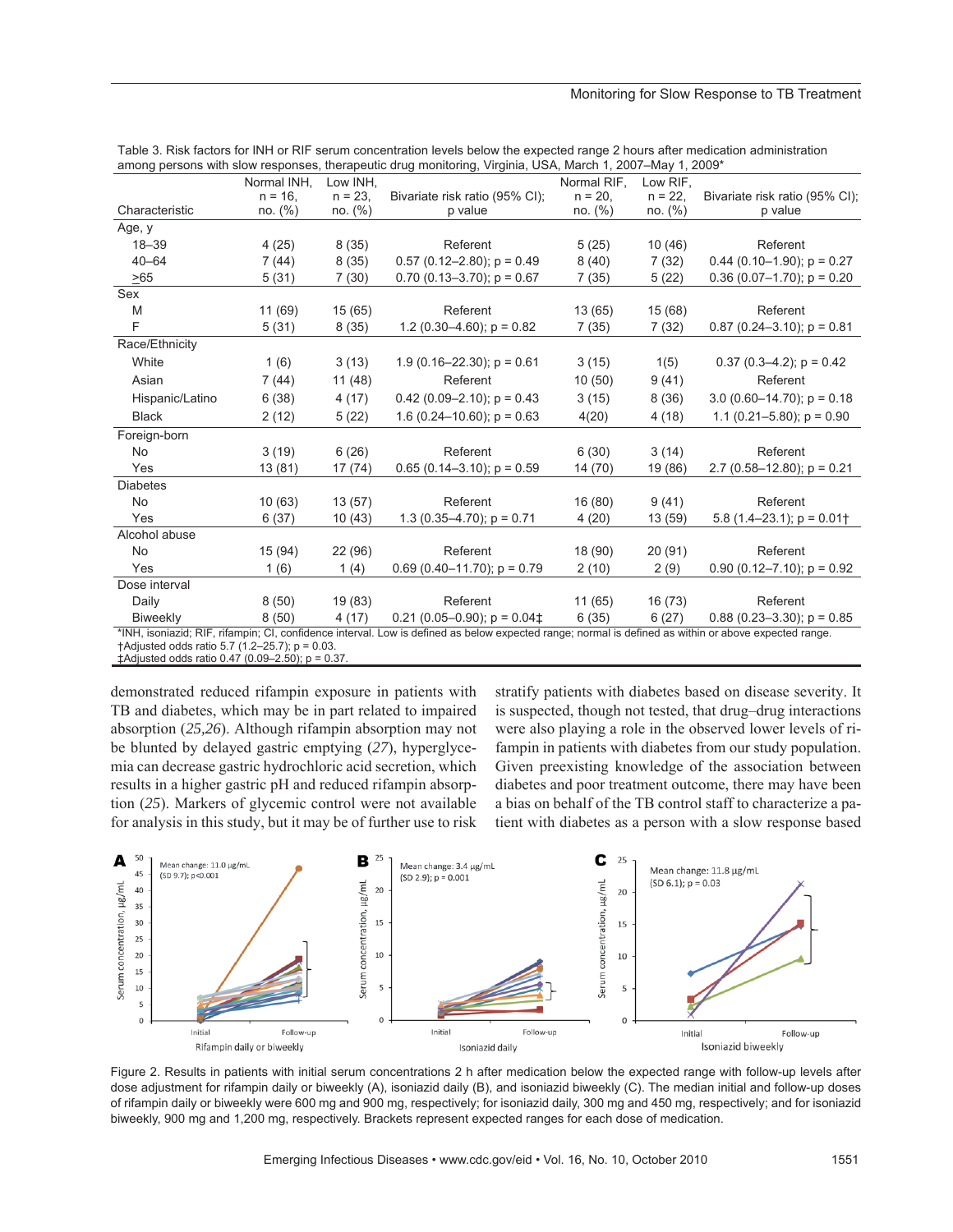# RESEARCH

on symptom persistence. Nevertheless, our findings raise the possibility of TB programs studying the benefit of routine TDM for rifampin among all patients with diabetes at the start of TB therapy.

Routine TDM among persons with slow responses at a relatively early point in the treatment course reflects policy change within Virginia's TB control program. Given the high prevalence of low levels of key medications and the observed ease of correction after dose adjustment, we recommend that similar TB programs investigate the applicability of TDM within their own settings. Further generalization must be cautiously considered, however, because relevant factors that may adversely affect pharmacokinetics, such as the patient's weight at the time of TDM, concurrent medication use, chronic kidney disease, or cirrhosis, were not available in these surveillance data for comparison (*28*–*30*). Other limitations to the study must be taken into account. Blood was collected at 2 hours after medication administration to estimate  $C_{\text{max}}$ . A second blood collection at 6 hours can additionally distinguish patients whose absorption may be delayed secondary to poor gastric emptying (*4*); however, the frequency of delayed absorption has been rare in other cohorts for which 2 and 6 hour measurements were performed (*10*).

Additionally, given that the prevalence of lower than expected drug levels was not known for patients with adequate response to anti-TB therapy, the overall contribution of pharmacotherapy to the cause of slow response in this cohort cannot be fully assessed. Surveillance data did not permit comparison of culture positivity in patients who met criteria for slow response at the time of TDM matched to patients with adequate response for whom TDM was not performed. Use of TDM as early as 4 weeks, as was performed in this study, may have selected for patients that might otherwise have improved after 8 weeks of therapy regardless of other interventions. Lastly, further study may find, given that the cost of TDM  $(\approx 80 \text{ US per individual})$ drug) may be substantial for some TB control programs, that it is more economical to start therapy with increased drug dosages for patients at higher risk for slow response.

In summary, routine TDM among patients meeting criteria for slow response to TB therapy in Virginia identified most of those tested to have  $C_{2hr}$  levels of rifampin and isoniazid below the expected range; many patients also had low levels of ethambutol. Most patients with repeat TDM following dose adjustment to rifampin and isoniazid had levels within the expected range, suggesting a clinically actionable result. Given the comparative ease of correcting low rifampin levels and the shorter duration of therapy in those with a correctable rifampin level, this medication is particularly appealing to target for programmatic intervention. Further prospective studies should evaluate the benefit

of routine TDM for rifampin early in the treatment course among patients with diabetes or of higher initial doses of rifampin among all groups at risk for slow response.

#### **Acknowledgments**

We are grateful to Margaret Tipple for her contribution to the implementation of therapeutic drug monitoring in Virginia. We also thank Charles Peloquin for his review of the manuscript.

Dr Heysell is a fellow in infectious diseases and international health at the University of Virginia. His research interests include the epidemiology and diagnosis of drug-resistant TB.

#### **References**

- 1. World Health Organization. Global tuberculosis control: a short update to the 2009 report. 2009 [cited 2010 July 21]. http://www.who. int/tb/publications/global\_report/2009/update/en/index.html
- 2. American Thoracic Society, Centers for Disease Control and Prevention, and Infectious Disease Society of America. Treatment of tuberculosis. MMWR Recomm Rep. 2003;52:1203.
- 3. Peloquin CA. Pharmacological issues in the treatment of tuberculosis. Ann N Y Acad Sci. 2001;953:157–64. DOI: 10.1111/j.1749- 6632.2001.tb11374.x
- Peloquin CA. Therapeutic drug monitoring in the treatment of tuberculosis. Drugs. 2002;62:2169–83. DOI: 10.2165/00003495- 200262150-00001
- 5. Blumberg HM, Burman WJ, Chaisson RE, Daley CL, Etkind SC, Friedman LN, et al. American Thoracic Society/Centers for Disease Control and Prevention/ Infectious Diseases Society of America: treatment of tuberculosis. Am J Respir Crit Care Med. 2003;167:603–62. DOI: 10.1164/rccm.167.4.603
- 6. Kimerling ME, Phillips P, Patterson P, Hall M, Robinson A, Dunlop NE. Low serum antimycobacterial drug levels in non-HIV–infected tuberculosis patients. Chest. 1998;113:1178–83. DOI: 10.1378/ chest.113.5.1178
- 7. Mehta JB, Shantaveerapa H, Byrd RP, Morton SE, Fountain F, Roy TM. Utility of rifampin blood levels in the treatment and follow-up of active pulmonary tuberculosis in patients who were slow to respond to routine directly observed therapy. Chest. 2001;120:1520–4. DOI: 10.1378/chest.120.5.1520
- 8. Narita M, Hisada M, Thimmappa B, Stambaugh JJ, Ibrahim E, Hollender ES, et al. Tuberculosis recurrence: multivariate analysis of serum levels of tuberculosis drugs, HIV status, and other risk factors. Clin Infect Dis. 2001;32:515–7. DOI: 10.1086/318490
- 9. McIlleron H, Wash P, Burger A, Norman J, Folb PI, Smith P. Determinants of rifampin, isoniazid, pyrazinamide and ethambutol pharmacokinetics in a cohort of tuberculosis patients. Antimicrob Agents Chemother. 2006;50:1170–7. DOI: 10.1128/AAC.50.4.1170- 1177.2006
- 10. Holland DP, Hamilton CD, Weintrob AC, Engemann JJ, Fortenberry ER, Peloquin CA, et al. Therapeutic drug monitoring of antimycobacterial drugs in patients with both tuberculosis and advanced human immunodeficiency virus infection. Pharmacotherapy. 2009;29:503–10. DOI: 10.1592/phco.29.5.503
- 11. Patel KB, Belmonte R, Crowe HM. Drug malabsorption and resistant tuberculosis in HIV-infected patients. N Engl J Med. 1995;332:336–7. DOI: 10.1056/NEJM199502023320518
- 12. Peloquin CA, Nitta AT, Burman WJ, Brudney KF, Miranda-Massari JR, McGuinness ME, et al. Low antituberculosis drug concentrations in patients with AIDS. Ann Pharmacother. 1996;30:919–25.